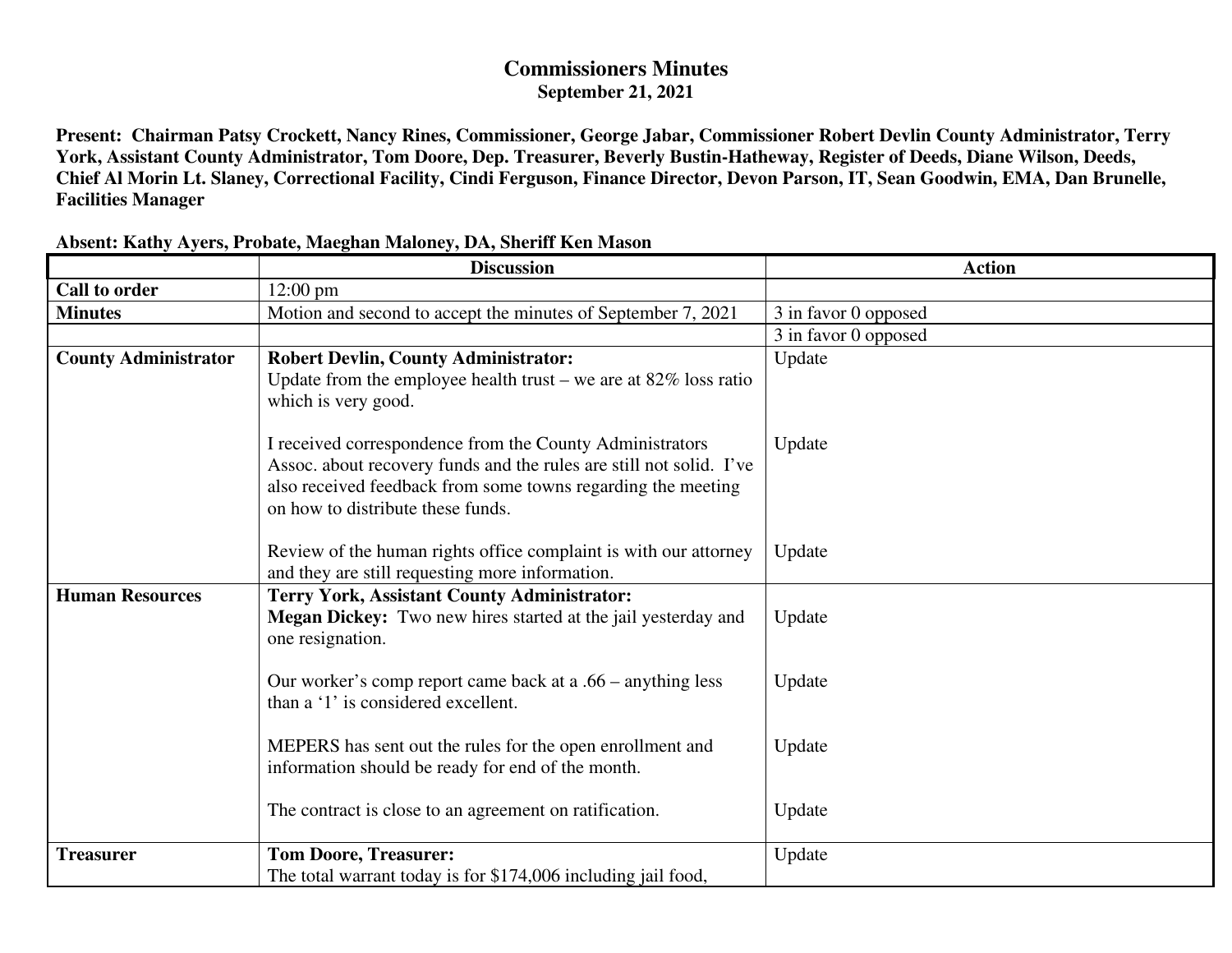|                          | <b>Discussion</b>                                                       | <b>Action</b> |
|--------------------------|-------------------------------------------------------------------------|---------------|
|                          | mental health and pretrial expenses.                                    |               |
|                          |                                                                         |               |
|                          | We are 20 percent into the FY22 budget.                                 | Update        |
|                          | The general fund balance is $$11,889,000$ in the insured cash           | Update        |
|                          | sweep account with Kennebec Savings Bank.                               |               |
|                          | The recovery fund has \$11,878,000 also in the insured cash             |               |
|                          | The investment fund has $$2,149,000$ , down $$1000$ from last           |               |
|                          | meeting.                                                                |               |
|                          | Total Municipal Taxes received from Belgrade, Waterville and            | Update        |
|                          | China is at \$2,1000,000                                                |               |
|                          | Cindi Ferguson, Finance Director: At the next meeting I'll be           | Update        |
|                          | requesting an approval to transfer some contingency funds for           |               |
|                          | any matters that come up through the year if needed.                    |               |
|                          |                                                                         |               |
|                          | We have collected about \$10,500,000 out of the \$12,000,000 in         | Update        |
|                          | municipal taxes so far.                                                 |               |
|                          | We have been working on unclaimed property and hope to remit            | Update        |
|                          | to state before the deadline of Nov 1 <sup>st</sup> .                   |               |
|                          |                                                                         |               |
|                          | I think this year would be a good idea to have the audit manager        | Update        |
|                          | come in and set up a meeting in October to go over the audit.           |               |
| <b>Deeds</b>             | <b>Beverly Bustin-Hatheway, Register of Deeds:</b>                      | Update        |
|                          | I've set up with staff on where their offices will go.                  |               |
|                          | I spoke with Chris Kelly about numbers on accounts and will get         | Update        |
|                          | with Cindi about meeting with him.                                      |               |
|                          |                                                                         |               |
|                          | <b>Bob Devlin, County Administrator:</b> I have a request here for      | Update        |
|                          | the work to be done on the books for \$312,000. Are there funds         |               |
|                          | in the surcharge account: <b>Beverly:</b> yes, there is \$400,000 and I |               |
|                          | can send all of the information over to you. Nancy Rines,               |               |
|                          | Commissioner: Let's bring it to the next meeting and decide at          |               |
|                          | that point.                                                             |               |
| <b>District Attorney</b> | <b>Maeghan Maloney, District Attorney: Absent</b>                       |               |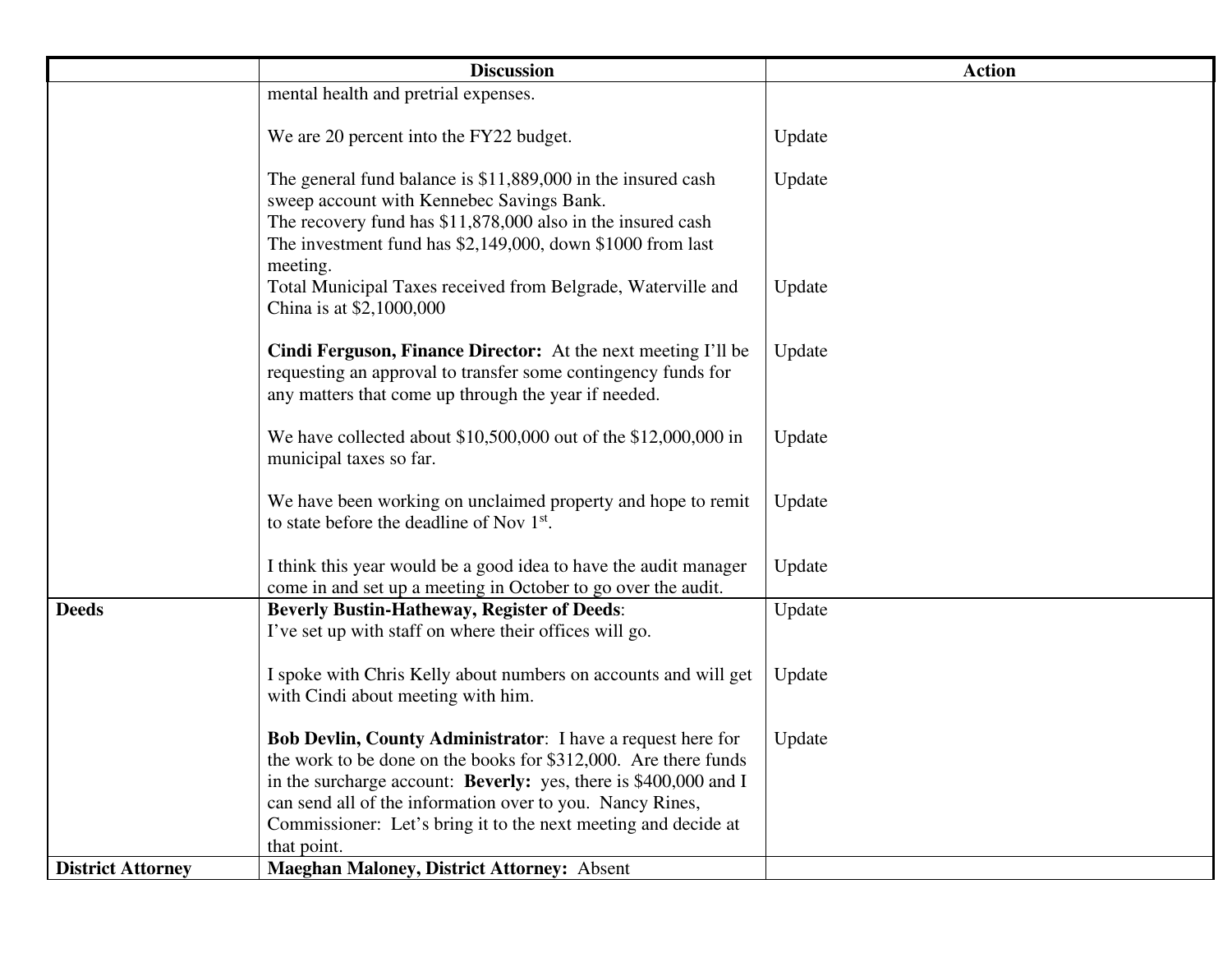|                               | <b>Discussion</b>                                                                                                                                                                                     | <b>Action</b> |
|-------------------------------|-------------------------------------------------------------------------------------------------------------------------------------------------------------------------------------------------------|---------------|
| <b>EMA</b>                    | <b>Sean Goodwin, EMA Director:</b><br>Unfortunately, the COVID numbers are way up. We are still<br>supporting the hospital and waiting on info for the booster shots.                                 | Update        |
|                               | Windsor Fair averaged around 120 vaccines.                                                                                                                                                            | Update        |
| <b>Facilities</b>             | Dan Brunelle, Facilities Manager:<br>A wall was torn down at the courthouse and stairs taken out,<br>there may be more work                                                                           | Update        |
|                               | Dumpsters are a problem right now $-$ they are always<br>overflowing and we may need to go up to three pickups a week<br>but I will be meeting with a rep from Casella.                               | Update        |
|                               | All other things are on hold just waiting for answers from<br>contractors and that is a normal problem right now.                                                                                     | Update        |
|                               | There is a dead tree at the Deeds parking lot which needs to be<br>removed.                                                                                                                           | Update        |
|                               | Tomorrow is the Dept. of Labor inspection and they will be<br>going through the buildings. They will provide a list of<br>deficiencies for us to take care of.                                        | Update        |
|                               | I'll be meeting with Modern Pest as there is a mouse problem in<br>this building.                                                                                                                     | Update        |
| <b>Information Technology</b> | <b>Devon Parsons, IT:</b><br>Generator test was mostly successful and only one upgrade is<br>necessary at the jail which is being worked on.                                                          | Update        |
|                               | There was one UPS wiring issue in basement and the electrician<br>was advised to keep the service contract in place as items are<br>over 5 years old and battery life will deteriorate after 5 years. | Update        |
|                               | Fiber run for the garage was successfully installed and have been<br>tested and working.                                                                                                              | Update        |
|                               | Probate had a request for funds to be approved. Bob Devlin,                                                                                                                                           | Update        |